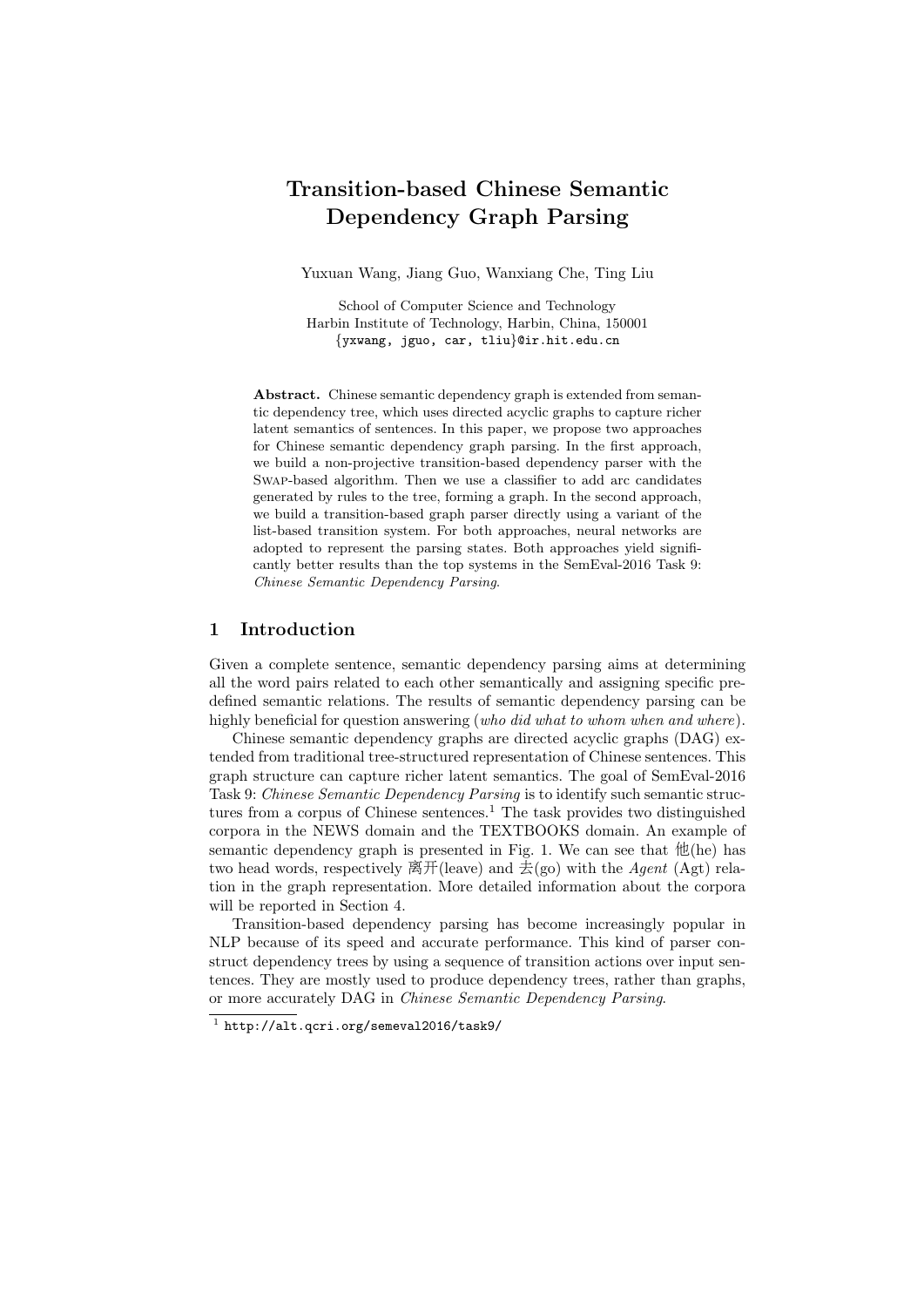

To address the challenge of DAG parsing, we investigate two approaches in this work. Our first approach has two stages. First, we adopt a set of linguisticmotivated rules to transform graphs to trees, based on which a traditional nonprojective transition-based parser is trained. Then, we use a classifier to recover the extra arcs from a candidate arc set generated also by rules and add them to the parser's output to form dependency graphs. A similar approach was studied in [23], which applied pseudo-projective transformations [20] to transform nonprojective dependencies to projective ones, and then use a dependency graph parser to parse projective graphs. This approach typically requires inconvenient pre-process and post-process.

We further propose a transition-based dependency graph parser that produce DAG directly for Chinese sentences. This parser is a variant of the list-based algorithm of [4], which was designed to parse dependency trees. In order to handle dependency graphs, we change the preconditions of the transitions to allow some words to have multiple head words. We have also tried to simplify the transition action set to investigate the relation between the parser performance and the number of transition actions. Extensive experiments show that both of our approaches obtain significantly better results compared with the top participated systems in the SemEval-2016 Task 9: Chinese Semantic Dependency Parsing.

# 2 Methods

Since most existing current dependency parsers only deal with dependency trees, it is a challenge to produce graphs with transition-based parser. To begin with, we propose a hybrid system which combines a traditional dependency tree parser and a binary classifier for complementing extra arcs. Then we propose a transition-based dependency parser that produce dependency graphs directly.

# 2.1 Tree-Based Method

In our first approach, we separate the task into two steps. In the first step, we use a traditional transition-based dependency parser to parse preprocessed semantic dependency trees. Then an SVM classifier is used to identify extra arcs that will be added to the parser results from candidate arc set created by rules.

# Pre-process

Transforming DAGs to trees is typically a process of removing extra arcs of words which have multiple heads. We designed certain rules to remove such extra arcs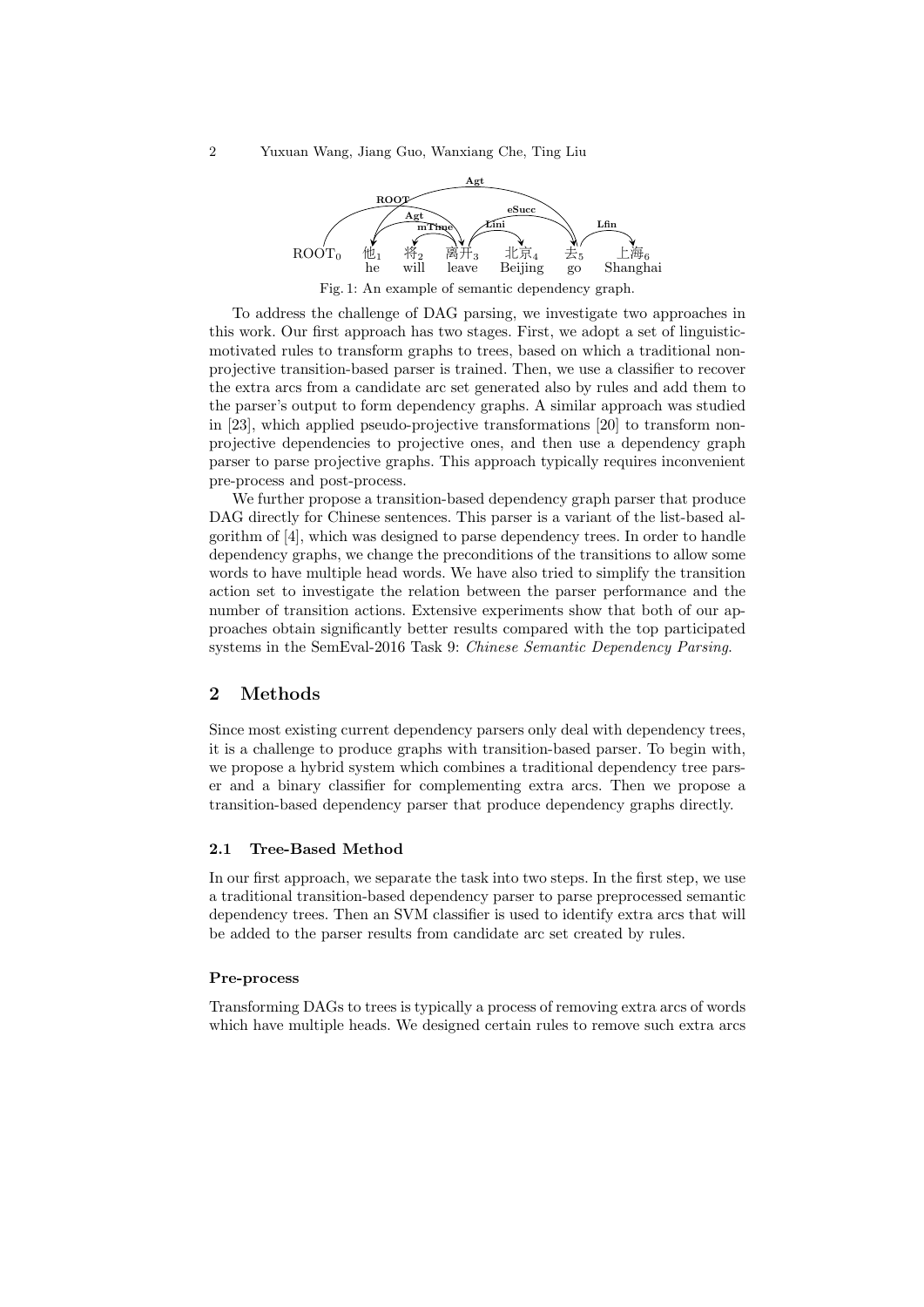in given semantic dependency graphs so that we can get semantic dependency trees for training the tree parser. These rules will be reused in the future to re-generate candidate arc set from trees produced by the tree parser.

These rules require human knowledge and are summarized by observing semantic dependency graphs in training data. We present them in the Appendix. Our rules can cover 95.5% graph situations in the NEWS corpus and 95.0% in the TEXTBOOKS corpus. The uncovered ones are basically all irregular situations, under which we hold the closest arc of the multi-head words.

For example, in causative sentences, a noun can be the object of the causative verb as well as the subject of the following verb, which introduces multiple heads to it. Fig. 2 shows an instance of this situation. For this kind of graph, we remove the dependency arcs between the noun and the following verb (介绍) (introduce) $\xrightarrow{Agt}$  张先生 (Mr.Zhang)).

After dependency parsing, these rules are used again to re-generate candidate arcs from parsing results. For every verb pair with an arc between them, we find all noun children of the head verb "请 (invite)", and add arcs from the child verb "介绍 (introduce)" to these nouns to the candidate arc set (the two dashed arcs). According to the gold-standard graph, the label of the red arc is  $Aqt$ , while the label of the blue one is NULL, meaning it should not be added to the final semantic dependency graph.



Fig. 2: A pre-process and post-process example of semantic dependency graph.

# Dependency Parser

The semantic dependency trees transformed from DAGs are not necessarily projective. So we adopt the Swap-based algorithm [19], which can parse nonprojective trees with a time complexity that is quadratic in the worst case but still linear in the best case.

[3] proposed a transition-based dependency parser using neural networks as the classifier, which solved several problems caused by traditional sparse indicator features and yielded good results. Following their footsteps, we train a neural network classifier for use in a greedy, transition-based dependency parser. Their feature templates are used as the basic features in our experiment.

#### SVM Classifier for Post-process

The preprocessing rules mentioned above are used reversely to generate the training samples of SVM classifier from preprocessed semantic dependency trees. Labels of these samples include all possible relations of extra arcs and one NULL label indicating that the corresponding candidate arc should not be added to the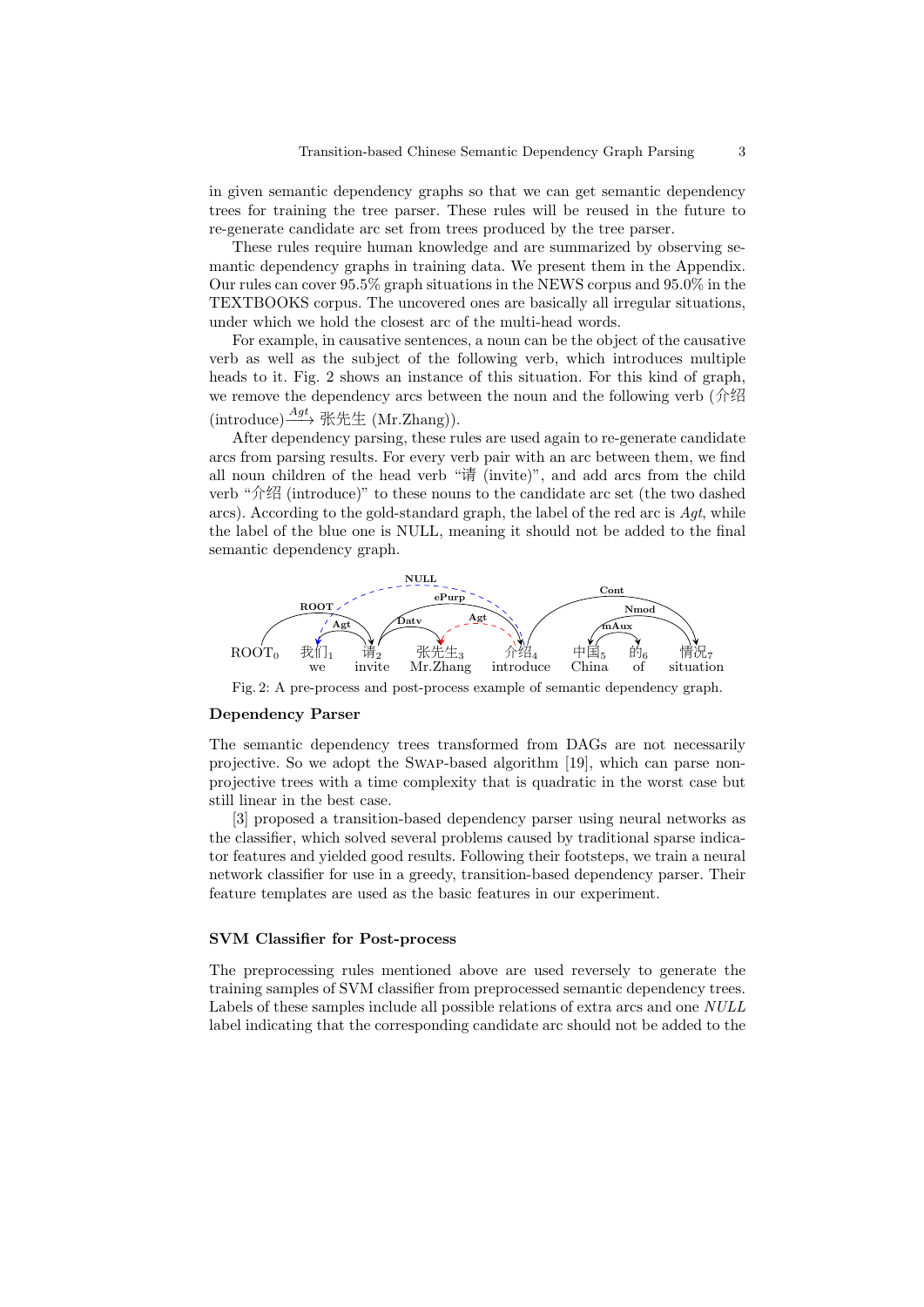tree. The features primarily include words, POS tags and distances. The specific feature templates are presented in [8].

# 2.2 Dependency Graph Parser

The above method is a compromise to the tree parser, which still requires careful pre-process and post-process. Moreover, for new dependency relation sets, the preprocessing rules need to be redesigned. We then present a transition-based dependency graph parser, which parses dependency graphs directly. In the Swapbased algorithm [19], we have to precompute the projective order which indicates when the Swap transition appears while generating oracle transition sequences. However, the coocurrence of non-projectivity and multiple heads makes it hard to compute the *projective order*. Here, we base our graph parser on the *list-based* arc-eager algorithm that was originally introduced to parse non-projective trees [4]. By simply modifying the preconditions of transitions, we make it capable of parsing dependency graphs. The specific preconditions are introduced in the next section.

We use a tuple  $(\sigma, \delta, \beta, A)$  to represent each of the parsing state, where  $\sigma$  is a stack holding processed words,  $\delta$  is a stack holding words popped out of  $\sigma$  that will be pushed back in the future, and  $\beta$  is a buffer holding unprocessed words. A is a set of labeled dependency arcs. We use index  $i$  to represent word  $w_i$ , and the index 0 represents the root of the graph  $w_0$ . It's important to notice that in this task all the roots  $w_0$  of DAGs are required to have only one child. The initial state is  $([0], [], [1, \cdots, n], \emptyset)$ , while the terminal state is  $(\sigma, \delta, [], A)$ . During the parsing, arcs will only be generated between top element of  $\sigma$ ,  $w_i$ , and the first element of  $\beta$ ,  $w_i$ . The transition is generated by consulting the gold-standard trees during training and a neural network classifier during decoding.

# Transition System 1

| Transitions                              | Current State<br>$\Rightarrow$ Next State                                                                                               |
|------------------------------------------|-----------------------------------------------------------------------------------------------------------------------------------------|
| $LET_l$ -REDUCE                          | $([\sigma   i], \delta, [j   \beta], A) \Rightarrow (\sigma, \delta, [j   \beta], A \cup \{(i \stackrel{l}{\leftarrow} j)\})$           |
| $R$ IGHT <sub>I</sub> -SHIFT             | $([\sigma   i], \delta, [j   \beta], A) \Rightarrow ([\sigma   i   \delta   j], [], \beta, A \cup \{(i \stackrel{i}{\rightarrow} j)\})$ |
| NO-SHIFT                                 | $([\sigma   i], \delta, [j   \beta], A) \Rightarrow ([\sigma   i   \delta   j], [], \beta, A)$                                          |
| NO-REDUCE                                | $([\sigma   i], \delta, [j   \beta], A) \Rightarrow (\sigma, \delta, [j   \beta], A)$                                                   |
| $LEFT_l-PASS$                            | $([\sigma   i], \delta, [j   \beta], A) \Rightarrow (\sigma, [i   \delta], [j   \beta], A \cup \{(i \stackrel{\iota}{\leftarrow} j)\})$ |
| $R$ IGHT <sub><math>l</math></sub> -Pass | $([\sigma   i], \delta, [j   \beta], A) \Rightarrow (\sigma, [i   \delta], [j   \beta], A \cup \{(i \stackrel{l}{\rightarrow} j)\})$    |
| No-Pass                                  | $([\sigma   i], \delta, [j   \beta], A) \Rightarrow (\sigma, [i   \delta], [j   \beta], A)$                                             |

Table 1: Transitions in the list-based arc-eager algorithm.

The transitions of the dependency graph parser is listed in Table 1, while corresponding preconditions are described in Table 2. LEFT<sub>l</sub>-∗ and RIGHT<sub>l</sub>-∗ add an arc with label l from  $w_j$  to  $w_i$ , and vice versa. These transitions are performed only when one of  $w_i$  and  $w_j$  is the head of the other. Otherwise, No-∗ will be performed. ∗-Shift is performed when no dependency exists between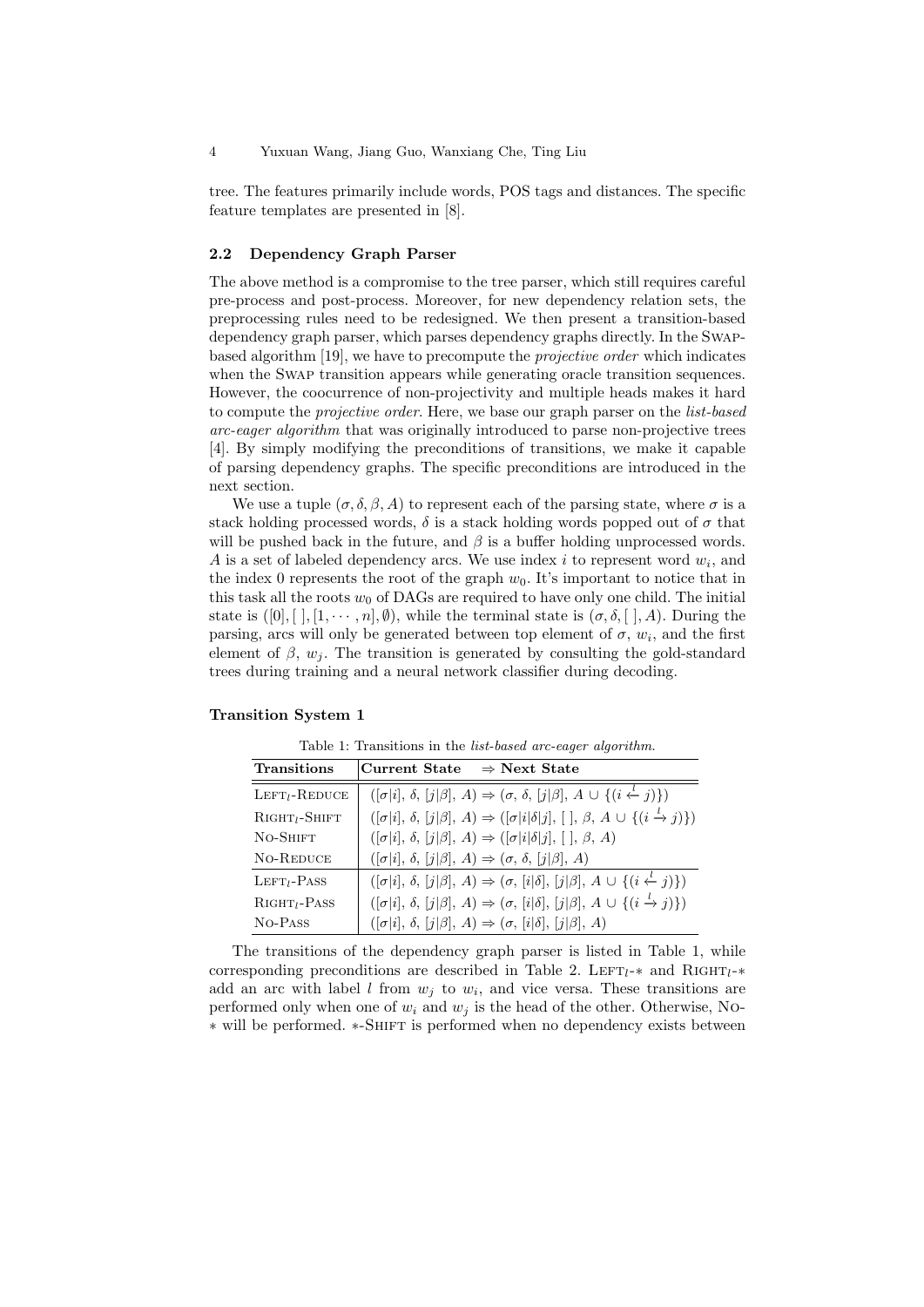| <b>Transitions</b> | <b>Preconditions</b>                                                                                          |
|--------------------|---------------------------------------------------------------------------------------------------------------|
| $LEFT_{l-*}$       | $[i \neq 0] \wedge \neg[(i \rightarrow^* j) \in A]$                                                           |
| $RIGHT_{l-*}$      | $\neg[(j \rightarrow^* i) \in A]$                                                                             |
| $*$ -Shift         | $\neg[\exists k \in \sigma.(k \neq i) \land ((k \rightarrow j) \lor (k \leftarrow j))]$                       |
| $*$ -Reduce        | $[\exists h.(h \rightarrow i) \in A] \land \neg[\exists k \in \beta.(i \rightarrow k) \lor (i \leftarrow k)]$ |

Table 2: Preconditions of transitions in Table 1.

 $w_j$  and any word in  $\sigma$  other than  $w_i$ , which pushes all words in  $\delta$  and  $w_j$  into  $\sigma$ . \*-REDUCE is performed only when  $w_i$  has head and is not the head or child of any word in  $\beta$ , which pops  $w_i$  out of  $\sigma$ . \*-Pass is performed when neither  $*$ -SHIFT nor  $*$ -REDUCE can be performed, which moves  $w_i$  to the front of δ.  $(i \stackrel{l}{\to} j)$  is used to denote an arc from  $w_i$  to  $w_j$  with label l.  $(i \to j)$  and  $(i \to^* j)$ indicate that  $w_i$  is a head and an ancestor of  $w_j$  respectively.

The preconditions of LEFT<sub>l</sub>-∗, RIGHT<sub>l</sub>-∗ and ∗-REDUCE are different from [4]'s algorithm. For LEFT<sub>l</sub>-∗ and RIGHT<sub>l</sub>-∗, it's necessary to make sure no word has multiple heads in their tree parser, which is not required in our graph parser. For  $*$ -REDUCE, we have to confirm that all of  $w_i$ 's heads and children are found before removing it from  $\sigma$ . While they only need to check  $w_i$ 's children, since  $w_i$ already has and can only have one head in tree structure.

| Table 3: A transition sequence for dependency graph in Fig. 1 generated by |                                                                 |  |  |  |  |
|----------------------------------------------------------------------------|-----------------------------------------------------------------|--|--|--|--|
|                                                                            | <i>list-based arc-eager algorithm</i> with gold-standard graph. |  |  |  |  |

| <b>State</b>   | Transition       | $\sigma$     | $\delta$                     | β           | А                                           |
|----------------|------------------|--------------|------------------------------|-------------|---------------------------------------------|
| $\theta$       | Initialization   | [0]          |                              | $[1 \beta]$ | Ø                                           |
| 1              | NO-SHIFT         | $ \sigma 1 $ |                              | $[2 \beta]$ |                                             |
| $\overline{2}$ | NO-SHIFT         | $\sigma$  2] |                              | $[3 \beta]$ |                                             |
| 3              | LEFT-REDUCE      | $\sigma$  1] | $\mathbf{L}$                 | $[3 \beta]$ | $A \cup \{2 \leftarrow mTime - 3\}$         |
| $\overline{4}$ | LEFT-PASS        | $\sigma$  0] | $[1]$                        | $[3 \beta]$ | $A \cup \{1 \leftarrow \text{Agt} - 3\}$    |
| 5              | RIGHT-SHIFT      | $\sigma$  3  |                              | $[4 \beta]$ | $A \cup \{0 - \text{ROOT} \rightarrow 3\}$  |
| 6              | RIGHT-SHIFT      | $ \sigma 4 $ |                              | $[5 \beta]$ | $A \cup \{3 - \text{Lini} \rightarrow 4\}$  |
| $\overline{7}$ | <b>NO-REDUCE</b> | $\sigma$  3  |                              | $[5 \beta]$ |                                             |
| 8              | RIGHT-PASS       | $\sigma$  1] | $\left\lceil 3 \right\rceil$ | $[5 \beta]$ | $A \cup \{3 - \text{eSucc} \rightarrow 5\}$ |
| 9              | LEFT-REDUCE      | $\sigma$  0] | [3]                          | $[5 \beta]$ | $A \cup \{1 \leftarrow \text{Agt} - 5\}$    |
| 10             | NO-SHIFT         | $\sigma$ [5] |                              | $[6 \beta]$ |                                             |
| 11             | RIGHT-SHIFT      | $\sigma$  6] |                              |             | $A \cup \{5-\text{Lfin} \rightarrow 6\}$    |

A transition sequence for the sentence in Fig. 1 generated by the list-based arc-eager algorithm is presented in Table 3. In state 4,  $w_1$  is moved from  $\sigma$ to  $\delta$  because it has another head  $w_5$  in  $\beta$ , and the arc between them will be generated in the future (state 9). In state 8, the transition is Right-Pass rather than RIGHT-SHIFT because  $w_5$  still has a child  $w_1$  in  $\sigma$ ,  $w_3$  is moved to  $\delta$  so that the arc between  $w_5$  and  $w_1$  can be generated (state 9). In states 3, 7 and 9,  $w_2$ ,  $w_4$  and  $w_1$  are popped out of  $\sigma$  respectively because all of their children and heads have been generated.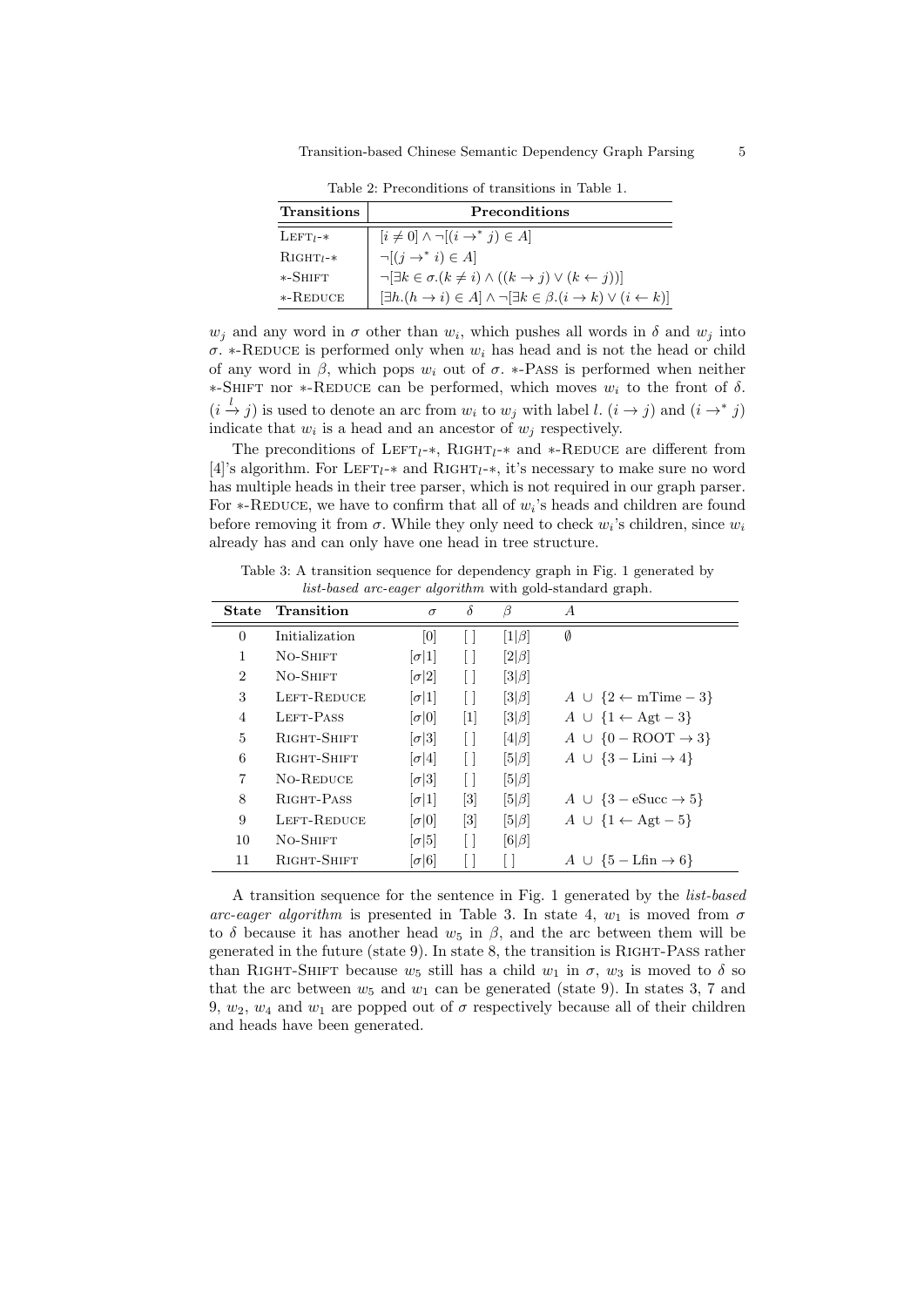#### Transition System 2

| Table 4: Transitions and corresponding preconditions |  |
|------------------------------------------------------|--|
| in the <i>simplified list-based algorithm</i> .      |  |

| <b>Transitions</b>        | Change of State & Preconditions                                                                                                                                                                                                                        |
|---------------------------|--------------------------------------------------------------------------------------------------------------------------------------------------------------------------------------------------------------------------------------------------------|
| $LEFT-POP_l$              | $([\sigma   i], \delta, [j   \beta], A) \Rightarrow (\sigma, \delta, [j   \beta], A \cup \{(i \leftarrow j)\})$<br>$[i \neq 0] \wedge \neg[(i \rightarrow^* j) \in A] \wedge \neg[\exists k \in \beta \ldotp (i \rightarrow k) \vee (i \leftarrow k)]$ |
| $LEFT-ARCl$               | $([\sigma   i], \delta, [j   \beta], A) \Rightarrow (\sigma, [i   \delta], [j   \beta], A \cup \{(i \leftarrow j)\})$<br>$[i \neq 0] \wedge \neg[(i \rightarrow^* j) \in A]$                                                                           |
| $R$ IGHT-ARC <sub>l</sub> | $([\sigma   i], \delta, [i   \beta], A) \Rightarrow (\sigma, [i   \delta], [i   \beta], A \cup \{(i \stackrel{l}{\rightarrow} i)\})$<br>$\neg[(i \rightarrow^* j) \in A]$                                                                              |
| <b>SHIFT</b>              | $(\sigma, \delta, [j \beta], A) \Rightarrow ([\sigma \delta j], [], \beta, A)$<br>$\sigma = [\ ] \lor \neg [\exists k \in \sigma.(k \rightarrow j) \lor (k \leftarrow j)]$                                                                             |
| <b>PASS</b>               | $([\sigma   i], \delta, [j   \beta], A) \Rightarrow (\sigma, [i   \delta], [j   \beta], A)$<br>default transition                                                                                                                                      |

In order to improve the performance of our parser, we adopt another listbased arc-eager algorithm [5] which has less transitions which is referred to as simplified list-based algorithm henceforth.

Table 5: A transition sequence for dependency graph in Fig. 1 generated by simplified list-based algorithm with gold-standard graph.

| <b>State</b>   | Transition     | $\sigma$                           | $\delta$                                                                                                                                                                         | ß           | А                                           |
|----------------|----------------|------------------------------------|----------------------------------------------------------------------------------------------------------------------------------------------------------------------------------|-------------|---------------------------------------------|
| $\Omega$       | Initialization | [0]                                |                                                                                                                                                                                  | $[1 \beta]$ | Ø                                           |
| 1              | <b>SHIFT</b>   | $\sigma$  1]                       |                                                                                                                                                                                  | $[2 \beta]$ |                                             |
| $\overline{2}$ | <b>SHIFT</b>   | $\sigma$  2]                       |                                                                                                                                                                                  | $[3 \beta]$ |                                             |
| 3              | LEFT-POP       | $\sigma$  1]                       |                                                                                                                                                                                  | $[3 \beta]$ | $A \cup \{2 \leftarrow mTime - 3\}$         |
| 4              | LEFT-ARC       | $\sigma$  0]                       | $\vert 1 \vert$                                                                                                                                                                  | $[3 \beta]$ | $A \cup \{1 \leftarrow \text{Agt} - 3\}$    |
| 5              | RIGHT-ARC      |                                    | [0, 1]                                                                                                                                                                           | $[3 \beta]$ | $A \cup \{0 - \text{ROOT} \rightarrow 3\}$  |
| 6              | <b>SHIFT</b>   | $\lbrack \sigma \rbrack 3 \rbrack$ |                                                                                                                                                                                  | $[4 \beta]$ |                                             |
| 7              | RIGHT-ARC      | $\sigma$  1]                       | [3]                                                                                                                                                                              | $[4 \beta]$ | $A \cup \{3 - \text{Lini} \rightarrow 4\}$  |
| 8              | <b>SHIFT</b>   | $\sigma$  4                        |                                                                                                                                                                                  | $[5 \beta]$ |                                             |
| 9              | <b>PASS</b>    | $\sigma$  3                        | $[4] % \includegraphics[width=0.9\columnwidth]{figures/fig_4} \caption{A graph shows a function of the parameter $\{1,2,3,4,\ldots\}$ for the $4$ and $3$-thick.} \label{fig:2}$ | $[5 \beta]$ |                                             |
| 10             | RIGHT-ARC      | $\sigma$  1]                       | [3,4]                                                                                                                                                                            | $[5 \beta]$ | $A \cup \{3 - \text{eSucc} \rightarrow 5\}$ |
| 11             | LEFT-POP       | $\sigma$  0]                       | [3, 4]                                                                                                                                                                           | $[5 \beta]$ | $A \cup \{1 \leftarrow \text{Agt} - 5\}$    |
| 12             | <b>SHIFT</b>   | $\sigma$ [5]                       |                                                                                                                                                                                  | $[6 \beta]$ |                                             |
| 13             | RIGHT-ARC      | $ \sigma 4 $                       | $\lceil 5 \rceil$                                                                                                                                                                | $[6 \beta]$ | $A \cup \{5 - \text{Lfin} \rightarrow 6\}$  |

LEFT-ARC<sub>l</sub>, LEFT-POP<sub>l</sub>, RIGHT-ARC<sub>l</sub>, SHIFT and PASS are transitions LEFT<sub>l</sub>-PASS, LEFT<sub>I</sub>-REDUCE, RIGHT<sub>I</sub>-PASS, NO-SHIFT and NO-PASS in system 1 respectively. While  $R$ IGHT<sub>l</sub>-SHIFT and NO-REDUCE are discarded. In labeled parsing task like semantic dependency parsing, the number of transitions that generate arcs (LEFT<sub>l</sub>-∗, RIGHT<sub>l</sub>-∗) equals to the number of label classes. Thus the number of transitions is reduced by a quarter for our task.

A transition sequence generated by simplified list-based algorithm for the same semantic dependency graph in Fig. 1 is presented in Table 5. Since RIGHT-SHIFT is discarded, a RIGHT-ARC and a SHIFT is used to replace it in the simplified algorithm, resulting in an extra transition for each RIGHT-SHIFT (states 5 and 6, states 7 and 8). Since NO-REDUCE is discarded, the word that should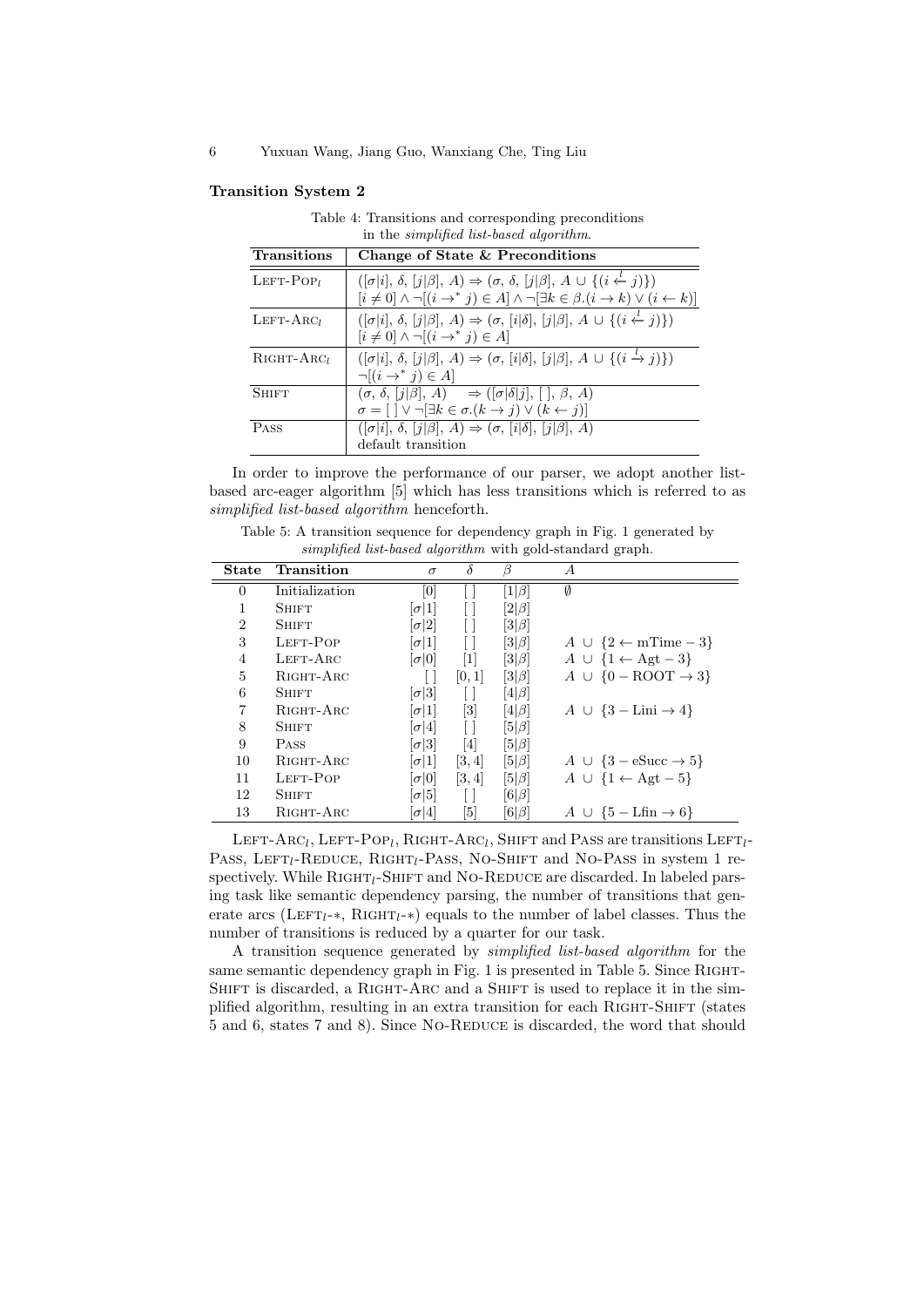be popped out of  $\sigma$  stays, which generate an extra PASS every time it is moved to  $\delta$  (state 9). Generally speaking, we reduce the number of transitions at the price of longer transition sequences.

#### Feature Templates

Our feature templates are generally adapted from [3]. Considering the difference between dependency graphs and dependency trees, we add additional features regarding the heads of words on top of  $\sigma$  and in the front positions of  $\beta$ . The complete feature templates are presented in Table 6.

Table 6: Feature templates. (w−word; p−POS-tag; l−dependency label;  $v_{lc}, v_{rc}, v_{lh}, v_{rh}$  – valency; d–distance; c–cluster)

S<sub>i</sub>–word in  $\sigma$ ; B<sub>i</sub>–word in β; P<sub>i</sub>–word in δ; lc, rc, lh, rh–left/rightmost child/head;llc, rrc, llh, rrh−leftmost of leftmost/rightmost of rightmost child/head.

| <b>Baseline Features</b> |  |
|--------------------------|--|
|--------------------------|--|

| $S_0w, S_1w, B_0w, B_1w, P_0w, lc(S_0)w, rc(S_0)w, lh(S_0)w, rh(S_0)w, lc(B_0)w, lh(B_0)w,$                                          |  |  |
|--------------------------------------------------------------------------------------------------------------------------------------|--|--|
| $llc(S_0)w, \text{rrc}(S_0)w, \text{llh}(S_0)w, \text{rrh}(S_0)w, \text{llc}(B_0)w, \text{llh}(B_0)w; S_0p, S_1p, B_0p, B_1p, P_0p,$ |  |  |
| $lc(S_0)p, rc(S_0)p, lh(S_0)p, rh(S_0)p, lc(B_0)p, lh(B_0)p, llc(S_0)p, rc(S_0)p, llh(S_0)p,$                                        |  |  |
| $rrh(S_0)p,$ $llc(B_0)p,$ $llh(B_0)p;$ $lc(S_0)l,$ $rc(S_0)l,$ $lh(S_0)l,$ $rh(S_0)l,$ $lc(B_0)l,$ $lh(B_0)l,$                       |  |  |
| $llc(S_0)l, rrc(S_0)l, llh(S_0)l, rrh(S_0)l, llc(B_0)l, llh(B_0)l$                                                                   |  |  |
|                                                                                                                                      |  |  |

Valency & Distance

 $S_0v_{lc}, S_0v_{rc}, S_0v_{lh}, S_0v_{rh}, B_0v_{lc}, B_0v_{lh}; d(S_0, B_0)$ 

Cluster

```
S_0c, S_1c, B_0c, B_1c, P_0c, lc(S_0)c, rc(S_0)c, lh(S_0)c, rh(S_0)c, lc(B_0)c,lh(B_0)c, llc(S_0)c, rrc(S_0)c, llh(S_0)c, rrh(S_0)c, llc(B_0)c, llh(B_0)c
```
Besides these baseline features, we add some non-local features including valency, distance and cluster. The numbers of left and right modifiers to a given head are identified as *left valency* and *right valency* respectively [30]. We extend the definition to graphs and use left head valency and right head valency to denote the numbers of left and right heads to a given modifier respectively. And the original valencies are then referred to as *left child valency* and *right* child valency. Brown Clustering [1] is a form of hierarchical clustering of words based on the contexts in which they occur and have proved beneficial for neural parsing [11]. We use pre-trained Brown clusters for each word involved in the baseline features. All of these new features are represented as embeddings and then pass through the neural network.

# 3 Experiments

## 3.1 Datasets

The SemEval-2016 Task 9 provides two distinguished corpora in the domain of NEWS and TEXTBOOKS. Detailed statics are presented in Table 7. The nonlocal dependencies [25] in the table refers to the dependency arcs which make dependency trees collapsed.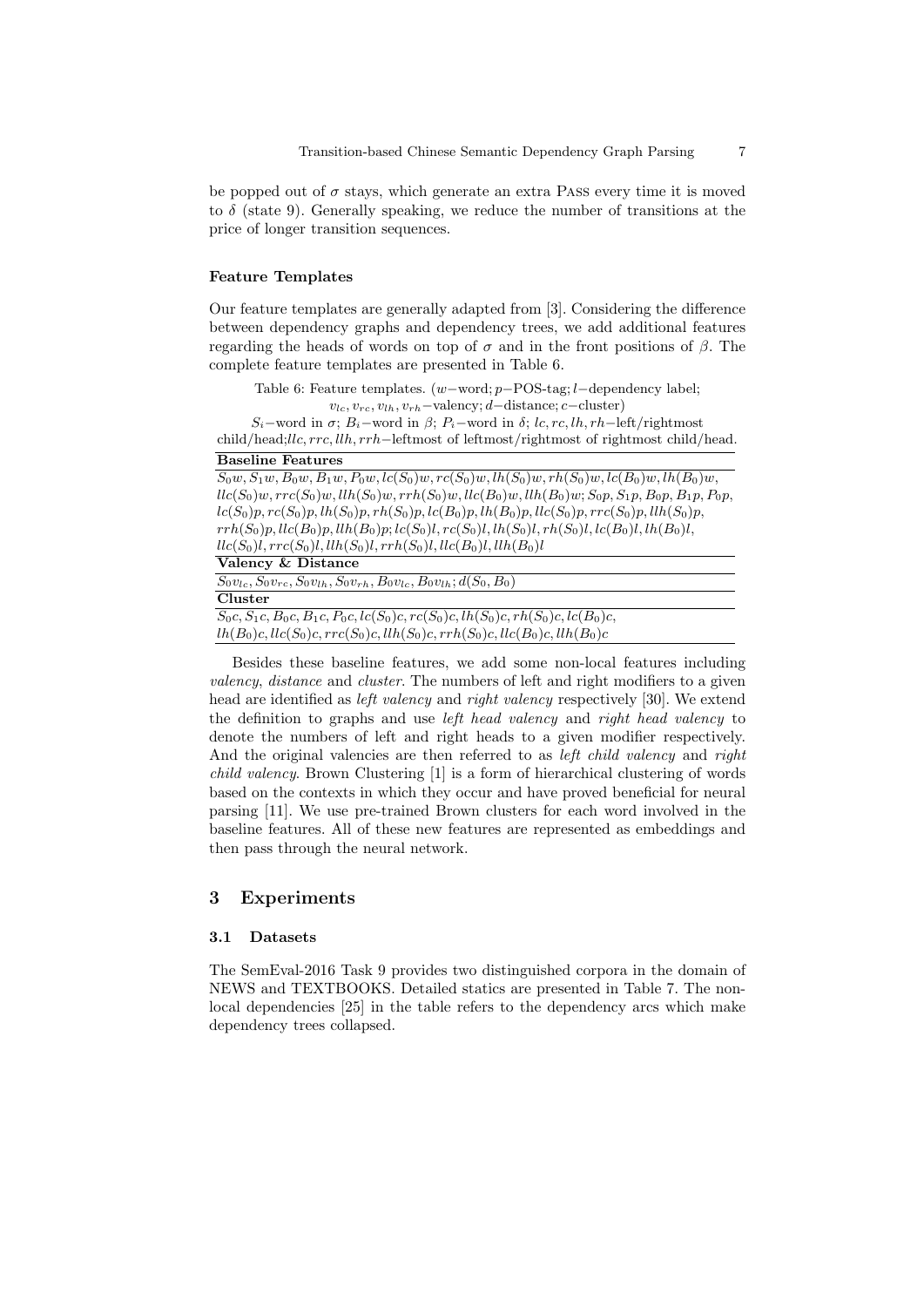|      | $\pi$ s bent is staph sentence number, $\pi$ n rate is non focal dependency rate. |              |                                |                                                                                         |                  |                           |     |         |  |  |
|------|-----------------------------------------------------------------------------------|--------------|--------------------------------|-----------------------------------------------------------------------------------------|------------------|---------------------------|-----|---------|--|--|
|      |                                                                                   |              | <b>NEWS</b>                    |                                                                                         | <b>TEXTBOOKS</b> |                           |     |         |  |  |
|      |                                                                                   |              |                                | $\#$ sent $\#$ word $\#$ g-sent $\#$ n-rate $\#$ sent $\#$ word $\#$ g-sent $\#$ n-rate |                  |                           |     |         |  |  |
|      |                                                                                   |              | Train 8,301 250,249 3,615 4.8% |                                                                                         |                  | $ 10,754\;128,095\;2,506$ |     | $5.0\%$ |  |  |
| Dev  |                                                                                   | 534 15,325   | 223                            | $4.2\%$                                                                                 |                  | 1,535 18,257              | 363 | $5.1\%$ |  |  |
| Test |                                                                                   | 1,233 34,305 | 364                            | $2.9\%$                                                                                 |                  | 3.073 36.097              | 707 | $5.0\%$ |  |  |

Table 7: Statics of the corpora.

 $(\text{#g-sent is graph sentence number: #n-rate is non-local dependency rate.})$ 

The evaluation measures of this task are on two granularity, dependency arc and the complete sentence. Labeled and unlabeled precision and recall with respect to predicted dependencies are used as evaluation measures. Since non-local dependencies are extremely difficult to discover, they are evaluated separately. For sentence level, labeled and unlabeled exact matches are used to measure sentence parsing accuracy. These metrics are abbreviated as:

- Labeled precision (LP), recall (LR), F1 (LF) and F1 score for non-local dependencies (NLF);
- Unlabeled precision (UP), recall (UR), F1 (UF) and F1 score for non-local dependencies (NUF);
- Labeled and unlabeled exact match (LM, UM).

When ranking systems, average F1 (LF) on testing sets are main references.

# 3.2 Results

The following hyper-parameters are used in all of our neural models: basic embedding size (for words, POS tags and dependency labels)  $d = 50$ , hidden layer size  $h = 400$ , dropout rate  $p_d = 0.5$ , regularization parameter  $\lambda = 10^{-8}$ , initial learning rate of Adagrad  $\eta = 0.01$ .

| System               | $\mathbf{LP}$ | LR. | LF                                          | UP | UR. | UF |       | NLF NUF                                                            | LM                      | UM    |
|----------------------|---------------|-----|---------------------------------------------|----|-----|----|-------|--------------------------------------------------------------------|-------------------------|-------|
| IHS-RD-Belarus       |               |     | 58.78 59.33 59.06 77.28 78.01 77.64 40.84   |    |     |    |       | 60.2                                                               | 12.73                   | 20.60 |
| $OCLSP$ (lbpg)       |               |     | 55.64 58.89 57.22 72.87 77.11 74.93 45.57   |    |     |    |       | 58.03                                                              | 12.25                   | 18.73 |
| OCLSP (lbpgs)        |               |     |                                             |    |     |    |       | 58.38 57.25 57.81 76.28 74.81 75.54 41.56 54.34                    | 12.57                   | 20.11 |
| $OCLSP$ (lbpg $75$ ) |               |     | 57.88 57.67 57.78 75.55 75.26 75.4          |    |     |    |       | 48.89 58.28                                                        | 12.57                   | 19.79 |
| <b>OSU CHGCG</b>     |               |     |                                             |    |     |    |       | 55.52 55.85 55.69 73.51 73.94 73.72 49.23 60.71                    | 5.03                    | 11.35 |
| $Tree+SVM$ (base)    |               |     |                                             |    |     |    |       | 61.08 60.60 60.84 78.60 77.98 78.29 41.43 63.62 13.95              |                         | 22.87 |
| List-based (base)    |               |     |                                             |    |     |    |       | 60.44 59.85 60.14 77.69 76.94 77.31 46.80 62.50 13.46              |                         | 22.38 |
| Simplified (base)    |               |     | 60.65 60.09 60.37 77.98 77.25 77.61         |    |     |    | 43.41 | 59.31                                                              | 13.06                   | 21.65 |
| $Tree+SVM$ (all)     |               |     |                                             |    |     |    |       | $\mid$ 61.47 61.01 61.24 79.19 78.60 78.89 40.89 62.89 14.36 23.03 |                         |       |
| List-based (all)     |               |     | $61.02$ 60.40 60.71 78.26 77.47 77.86 47.01 |    |     |    |       |                                                                    | $61.90 \mid 13.06 \mid$ | 22.47 |
| Simplified (all)     |               |     |                                             |    |     |    |       | 61.13 60.40 60.76 78.42 77.48 77.95 46.34 61.93 13.22              |                         | 22.47 |

Table 8: Results of our systems and other participating systems in NEWS corpus

The initial word embeddings and Brown clusters are trained using Xinhua portion of the Chinese Gigawords. We use 20-dimensional vector for cluster,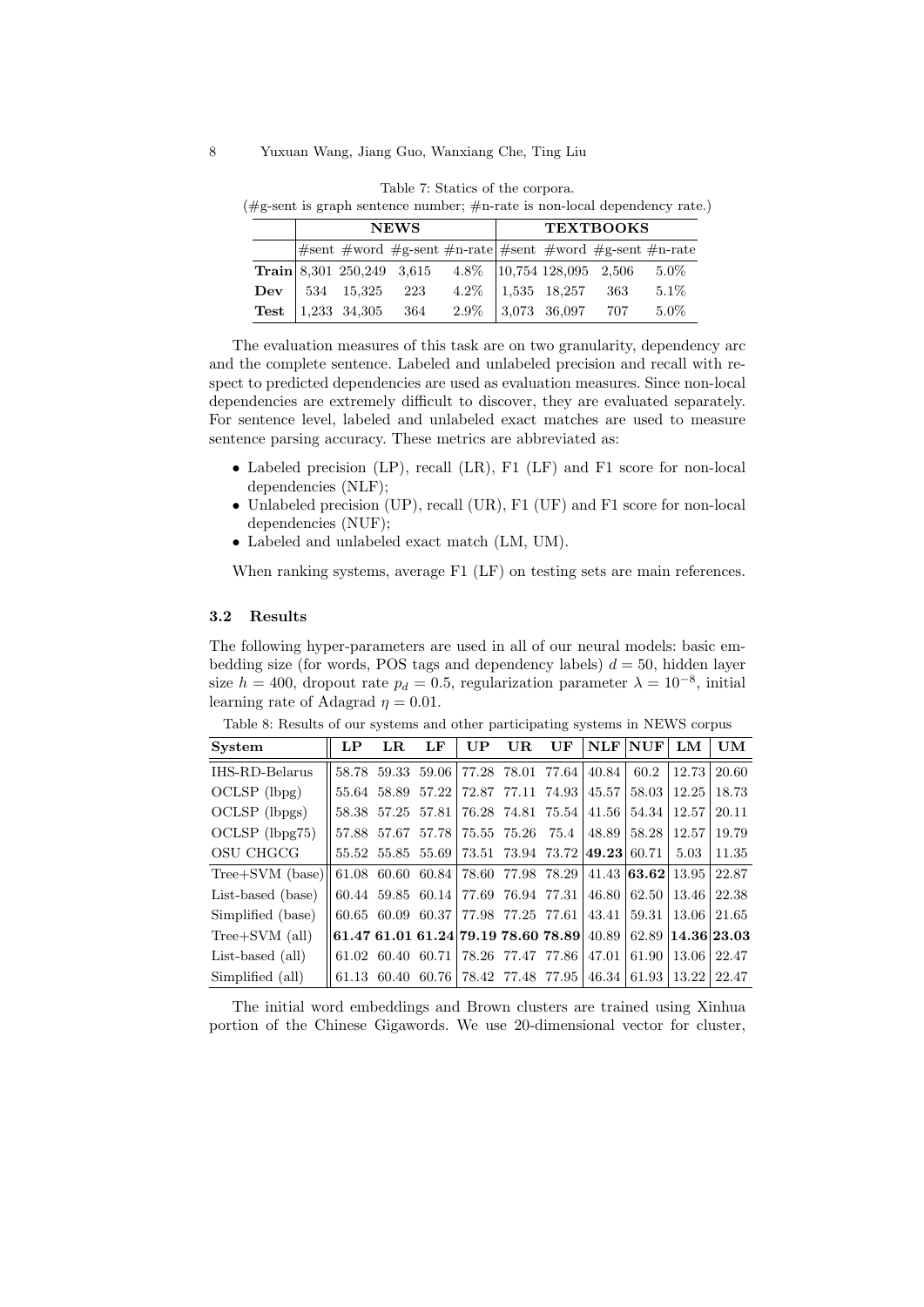| <b>System</b>        | LP | LR. | LF | UP | UR. | UF                                                      |       | NLF NUF                                               | LM                      | UM              |
|----------------------|----|-----|----|----|-----|---------------------------------------------------------|-------|-------------------------------------------------------|-------------------------|-----------------|
| IHS-RD-Belarus       |    |     |    |    |     | 68.71 68.46 68.59 82.56 82.26 82.41 50.57               |       |                                                       | $64.58 \mid 16.82 \mid$ | 40.12           |
| $OCLSP$ (lbpg)       |    |     |    |    |     | 63.34 67.89 65.54 76.73 82.24 79.39 51.75               |       | 63.21                                                 | 11.49                   | 27.60           |
| $OCLSP$ (lbpgs)      |    |     |    |    |     | 67.35 65.11 66.21 81.22 78.52 79.85                     | 47.79 | 55.51                                                 | 12.82                   | 33.29           |
| $OCLSP$ (lbpg $75$ ) |    |     |    |    |     |                                                         |       | 66.43 66.43 66.38 79.97 79.85 79.91 57.51 63.87 12.56 |                         | 32.09           |
| <b>OSU CHGCG</b>     |    |     |    |    |     |                                                         |       | 65.36 64.98 65.17 79.06 78.60 78.83 54.70 65.71       | -11.36 l                | 32.02           |
| Tree+SVM (base)      |    |     |    |    |     |                                                         |       | 71.17 70.00 70.58 83.96 82.58 83.26 49.69 68.56 20.31 |                         | 44.81           |
| List-based (base)    |    |     |    |    |     | 70.05 68.58 69.31 82.42 80.68 81.54 53.57               |       |                                                       | 63.96   19.23           | 41.46           |
| Simplified (base)    |    |     |    |    |     | 70.63 69.19 69.90 82.59 80.91 81.74 54.24               |       |                                                       | $64.55 \mid 20.08 \mid$ | 42.01           |
| $Tree+SVM$ (all)     |    |     |    |    |     | $\mid$ 71.35 70.19 70.76 84.23 82.87 83.54 49.17 $\mid$ |       | 68.69                                                 | 20.37                   | $ 45.10\rangle$ |
| List-based (all)     |    |     |    |    |     | 70.76 69.34 70.04 82.85 81.19 82.01                     | 55.59 | $65.55 \mid 20.31$                                    |                         | 42.56           |
| Simplified (all)     |    |     |    |    |     | 71.01 69.59 70.29 82.87 81.22 82.04 54.48               |       |                                                       | $65.59$   20.53   42.43 |                 |

Table 9: Results of our systems and other participating systems in TEXT corpus

and 10 for valency and distance. The number of Brown clusters are set to 256. The numbers of training samples for the SVM classifier in NEWS corpus and TEXTBOOKS corpus are 1,869,819 (6,748 positive) and 248,716 (3,542 positive) respectively. We use the liblinear toolkit [10] for training linear-kernel SVM classifiers. We conduct experiments with baseline features alone and with all features (baseline features, valency, distance and cluster) in both approaches. Table 8 and Table 9 show the results of our systems and other participating systems. The detailed description of other participating systems are presented in [2].

#### 3.3 Discussions

The labeled F1 scores of our three systems with baseline features are higher than other participating systems. The first approach (Tree+SVM) has the best performance in LF and UF but worst in NLF. However, its NUF is higher than others. It is mainly due to the low precision of the SVM classifier, resulting from the small amount of the positive training samples. Some of the labels only occur very few times, making it difficult to predict the dependency labels of the extra arcs precisely. However, in the second approach (dependency graph parser), with lower NUF, we present much higher NLF scores, showing the high precision of dependency label prediction. This is because the labeling part is trained with all samples rather than non-local samples alone in dependency graph parser.

All of our systems perform better with richer non-local features. It is important to notice that the NUF and NLF of the first approach do not benefit from richer features which improve the non-local scores of the second approach a lot. This is probably because richer features only help improve the performance of tree parsing which do not provide non-local information. This is an advantage of our dependency graph parser, since we can improve the performance of entire structure prediction and non-local dependency prediction at the same time by using richer features.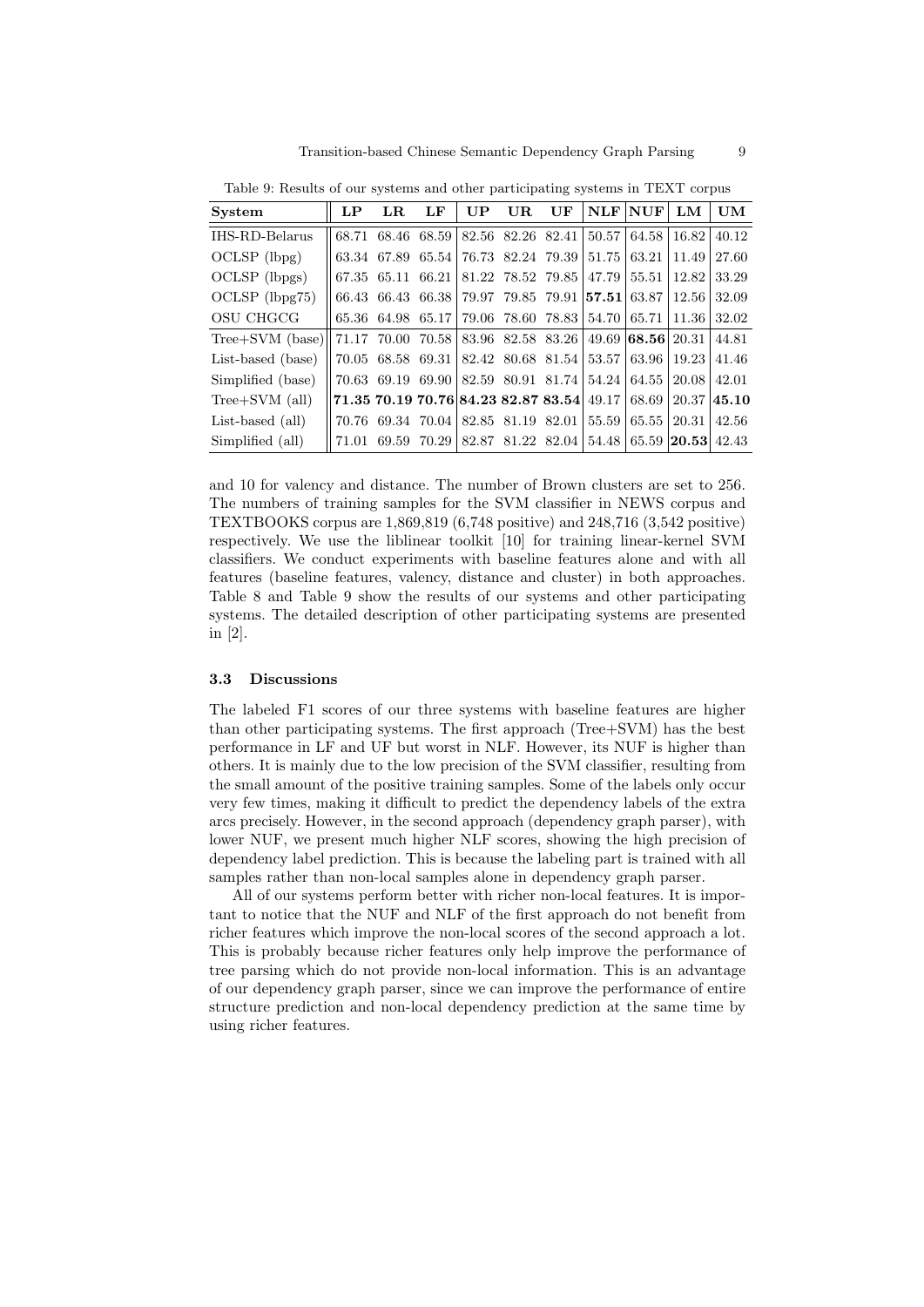# 10 Yuxuan Wang, Jiang Guo, Wanxiang Che, Ting Liu

With respect to non-local arcs, the *list-based arc-eager algorithm* works better than *simplified list-based algorithm* in most situations. This is because we reduce the number of transitions at the price of lengthening transition sequences in the simplified list-based algorithm. Longer transition sequences make it harder to discover non-local informations (NUF and NLF). However, smaller transition set provides higher precision for the entire structure prediction (UF and LF).

Generally speaking, although the first approach (Tree+SVM) performs better in LF and UF, it requires extra human knowledge to design preprocessing rules. So for new dependency relation sets, we have to redesign the rules manually in the first approach. Also its NLF is limited by the tree parser's performance. However, our dependency graph parser in the second approach can parse dependency graphs completely automatically and does not require extra human knowledge.

# 4 Related Works

Transition-based dependency parsing [28, 20, 29, 19, 13] makes structural predictions with a deterministic shift-reduce process. Most of these parsers are designed to parse dependency trees. [23] presented a transition-based approach to DAG parsing on the work of [20] on pseudo-projective transformations. Since their parser can only parse projective dependency graphs, their approach requires preprocess and post-process. [17] presented a DAG parser by extending the maximum spanning tree dependency framework of their early work in 2005, which is a graph-based dependency parser. Other parsing approaches that produce dependency graphs [6, 18, 22] are generally based on linguistically-motivated lexicalized grammar formalisms, such as HPSG, CCG and LFG.

Since [12]'s first attempt to use neural networks in a broad-coverage Penn Treebank parser, applying neural networks to dependency parsing and representing the states with dense embedding vectors has been more and more popular [26, 24, 3, 31, 27]. Recently, [9] proposed a technique for learning representations of parsing states in transition-based dependency parser with stack LSTM and yielded state-of-the-art performance.

Semantic dependency parsing integrates dependency structure and semantic information in the sentence based on dependency grammar [21]. [14] were the first to use dependency grammar in semantic analysis. Then [7] proposed Stanford typed dependencies representations. [15] [16] were the first to work on Chinese semantic dependency, and have manually annotated a corpus in the scale of one million words. HIT semantic dependency is established by Research Center for Social Computing and Information Retrieval in Harbin Institute of Technology in 2011. [8] refined the HIT dependency scheme with stronger linguistic theories, yielding a dependency scheme with more clear hierarchy.

# 5 Conclusion

We present two transition-based approaches for DAG parsing, and studied two kinds of transition set for the latter one. All of our systems yield significantly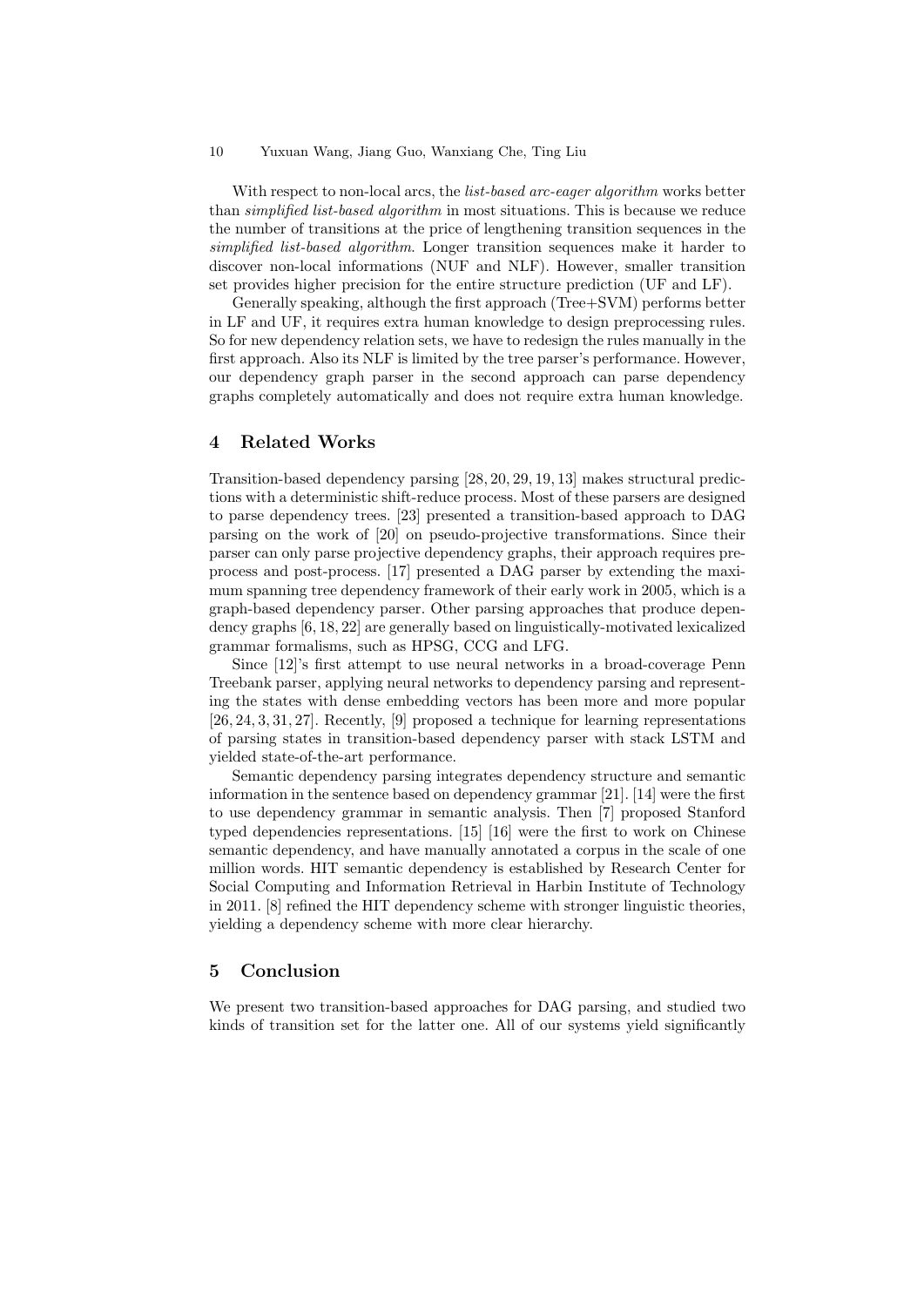better LF than other participating systems in SemEval-2016 Task 9. We further provide extensive analysis and show the advantages and disadvantages of both approaches.

From the experiments, we can see that the performance of our graph parser can be further improved by using richer features. Therefore, our approach is expected to benefit from the recently proposed LSTM-based architectures [9]. We leave it to our future work.

# References

- 1. Brown, P.F., Desouza, P.V., Mercer, R.L., Pietra, V.J.D., Lai, J.C.: Class-based ngram models of natural language. Computational linguistics 18(4), 467–479 (1992)
- 2. Che, W., Shao, Y., Liu, T., Ding, Y.: Semeval-2016 task 9: Chinese semantic dependency parsing. In: Proceedings of the 10th international workshop on semantic evaluation (SemEval 2016), San Diego, US (forthcoming) (2016)
- 3. Chen, D., Manning, C.: A fast and accurate dependency parser using neural networks. In: Proc. of EMNLP. pp. 740–750 (2014)
- 4. Choi, J.D., McCallum, A.: Transition-based dependency parsing with selectional branching. In: Proc. of ACL. pp. 1052–1062 (2013)
- 5. Choi, J.D., Palmer, M.: Getting the most out of transition-based dependency parsing. In: Proc. of ACL. pp. 687–692. ACL (2011)
- 6. Clark, S., Hockenmaier, J., Steedman, M.: Building deep dependency structures with a wide-coverage ccg parser. In: Proc. of ACL. pp. 327–334. ACL (2002)
- 7. De Marneffe, M.C., Manning, C.D.: The stanford typed dependencies representation. In: COLING 2008: Proc. of the workshop on Cross-Framework and Cross-Domain Parser Evaluation. pp. 1–8 (2008)
- 8. Ding, Y., Shao, Y., Che, W., Liu, T.: Dependency graph based chinese semantic parsing. In: Chinese Computational Linguistics and Natural Language Processing Based on Naturally Annotated Big Data, pp. 58–69. Springer (2014)
- 9. Dyer, C., Ballesteros, M., Ling, W., Matthews, A., Smith, N.A.: Transition-based dependency parsing with stack long short-term memory. In: Proc. of ACL and IJCNLP. pp. 334–343 (2015)
- 10. Fan, R.E., Chang, K.W., Hsieh, C.J., Wang, X.R., Lin, C.J.: Liblinear: A library for large linear classification. The JMLR 9, 1871–1874 (2008)
- 11. Guo, J., Che, W., Yarowsky, D., Wang, H., Liu, T.: Cross-lingual dependency parsing based on distributed representations. In: Proceedings of the 53rd Annual Meeting of the Association for Computational Linguistics and the 7th International Joint Conference on Natural Language Processing (Volume 1: Long Papers). pp. 1234–1244 (July 2015)
- 12. Henderson, J.: Discriminative training of a neural network statistical parser. In: Proc. of ACL. p. 95. Association for Computational Linguistics (2004)
- 13. Huang, L., Sagae, K.: Dynamic programming for linear-time incremental parsing. In: Proc. of ACL. pp. 1077–1086. ACL (2010)
- 14. Johansson, R., Nugues, P.: Dependency-based syntactic-semantic analysis with propbank and nombank. In: Proc. of CoNLL. pp. 183–187. ACL (2008)
- 15. Li, M., Li, J., Dong, Z., Wang, Z., Lu, D.: Building a large chinese corpus annotated with semantic dependency. In: Proc. of SIGHAN. pp. 84–91. ACL (2003)